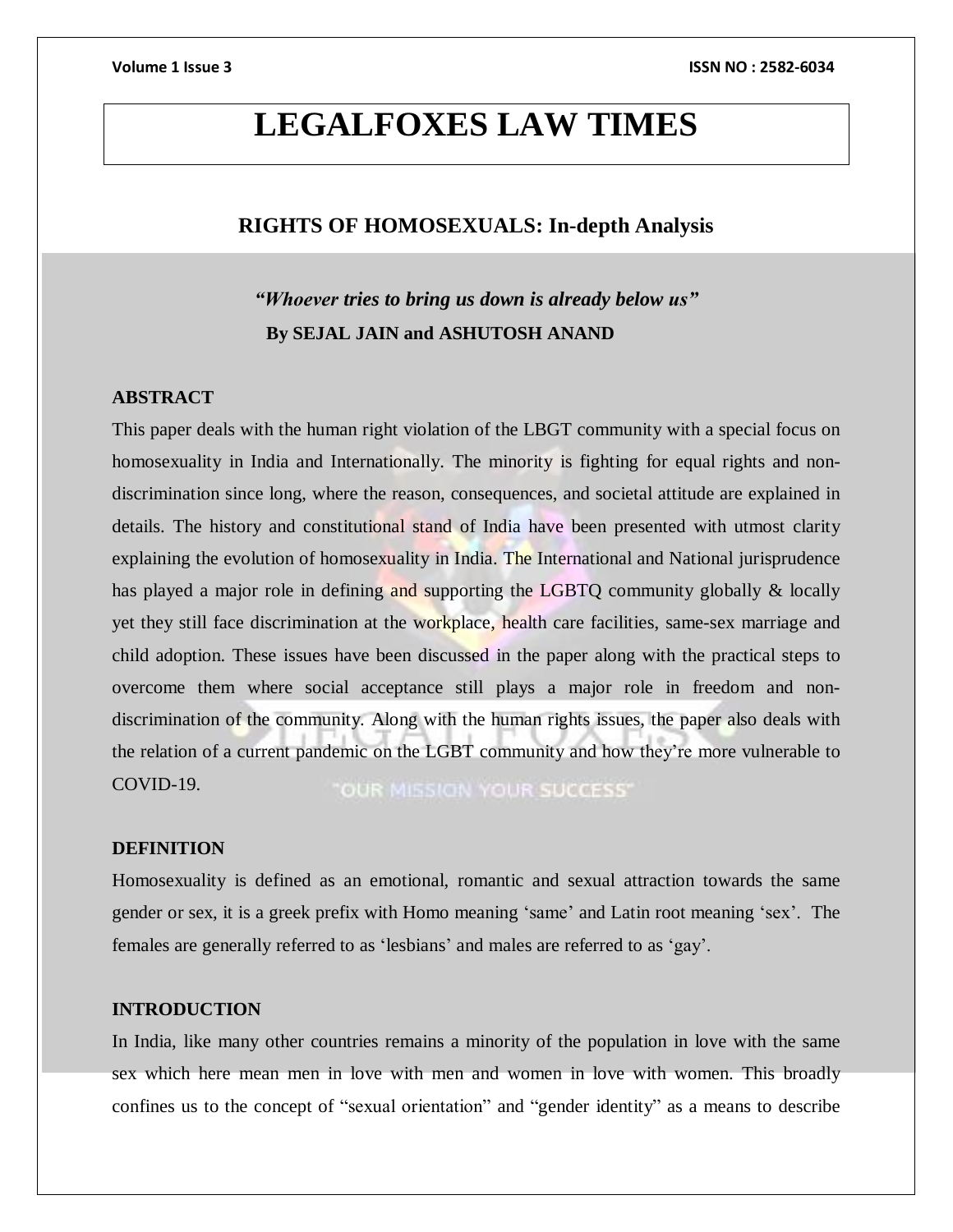### **Volume 1 Issue 3 ISSN NO : 2582-6034**

them, where an individual is said to have an orientation on the basis of 'choice of the sex of partner', however, this concept did not exist for centuries as people were assumed to be heterosexual i.e attracted to the opposite gender. Further the term 'Gender identity' defines the conformity and non- conformity of their physical sex to their psychological sex, although there is always a majority of the population who find themselves in the position of conformity as they are born in the into physical sex which matches up to their psychological sex.

These concepts have always established their existence in Ancient India, with the evidence to be procured from the sculptures, stories and holy books. In the temps of Khajuraho, there are images of women and men embracing other women and men by displaying their genitals to each other, which acknowledges their engagement in homosexual acts<sup>1</sup>. Mahabharata also portrays the existence of third genders, where Shikhandi, who's born as a woman but is later identified as a male and gets married to a female. Such texts and inscriptions on temple walls may not approve of homosexuality but clearly acknowledges the existence of homosexuality. Further, the experts believe in the acceptance and embracement of homosexuality in ancient India, which was terminated by British Colonial authority in 1860 by implementing Section 377 of the Indian Penal Code.

Since then till 2018, the LGBT community which stands for lesbian, gay, bisexual, and transgender has seen various phases of establishing their legal identity and acceptance by society. This social- legal issues is not only prevalent in India but has become an international matter which needs to be resolved so as to stop the violation of their human rights. But due to unfortunate stigma, unfair laws and legal protection stand in the way of achieving the basic goal. The LGBT community has been facing discrimination at work, community, family which not only exploits their human rights but also obtrude them under the social taboo. Today, homosexuality may be accepted by the youth but still poses a challenge to be accepted in the boundaries of families, schools and organisations. Where they're still looked down upon. Moreover, there are people in India who might not even know what LGBTQ stands for, as it is considered to be sinful and thus is it never discussed openly in public or private.

Due to the discrimination faced by them and its consequences such as weak immune system, being homeless, de-prioritization for health services, stigma and many more makes them

<sup>&</sup>lt;sup>1</sup>Indian today web desk, 'Homosexuality in ancient India: 10 instances', (July 10, 2018)

[https://www.indiatoday.in/india/story/10-instances-of-homosexuality-among-lgbts-in-ancient-india-1281446-2018-](https://www.indiatoday.in/india/story/10-instances-of-homosexuality-among-lgbts-in-ancient-india-1281446-2018-07-10) [07-10](https://www.indiatoday.in/india/story/10-instances-of-homosexuality-among-lgbts-in-ancient-india-1281446-2018-07-10) ( accessed on June 3, 2020)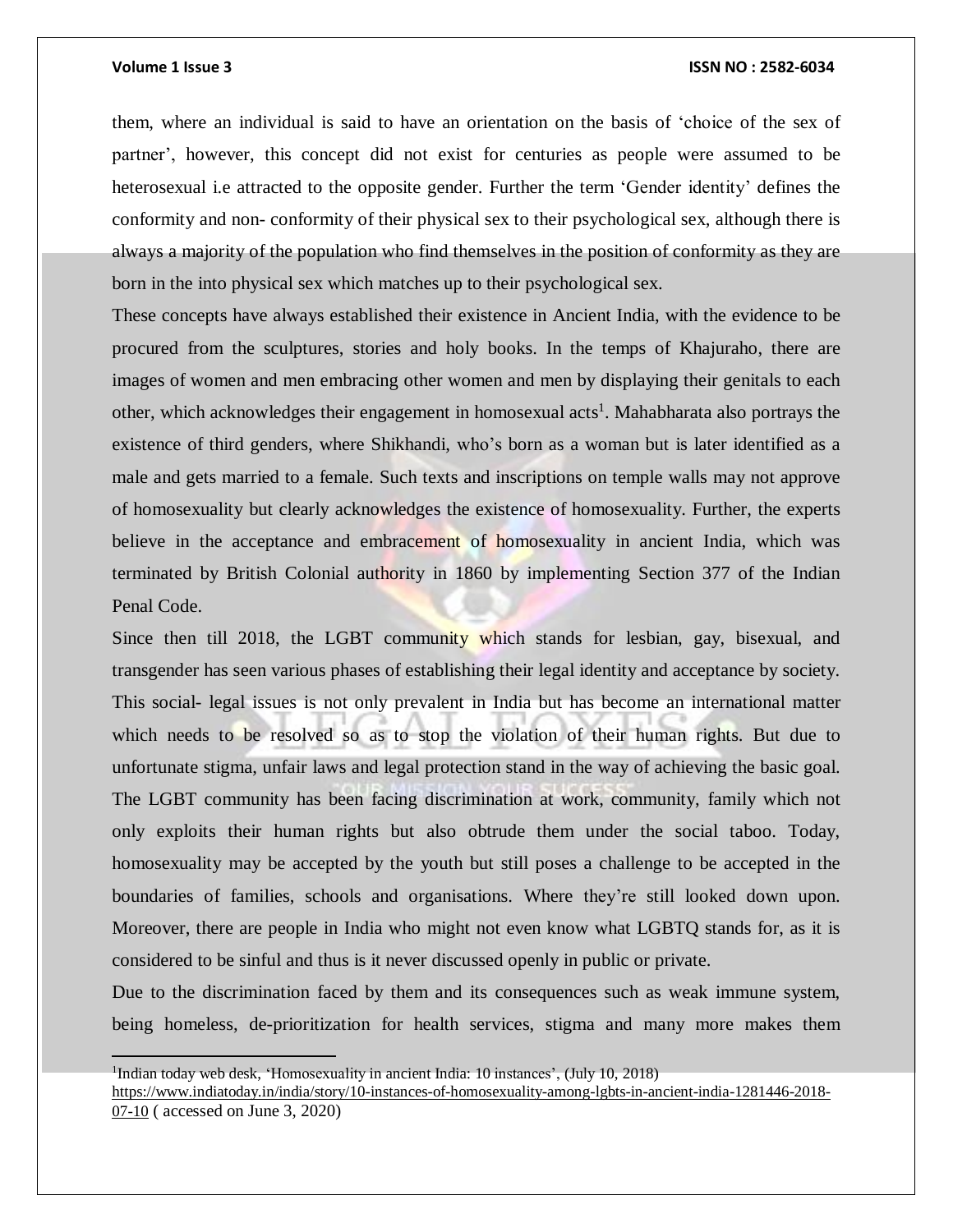vulnerable to the current pandemic faced by the humanity i.e COVID-19. There have been reports of police attacking the LBTQ organizations moreover there are times when same-sex marriages are blamed to cause disasters, either manmade or natural just like in times of coronavirus<sup>2</sup>. Discrimination has also been based on their right to movement based on gender, where women and men are allowed to move on the alternate days, leaving non- binary at the risk of discrimination during a lockdown<sup>3</sup>.

### **INTERNATIONAL SCENARIO**

The rights of the LGBT community have seen a diverse phase, encompassing from the legal recognition of same-sex marriage to the death penalty for homosexuality. By 2020, there have been about 29 countries to allow same-sex couples to marry, with the latest country to pass legislation in Costa Rica on May 26, 2020<sup>4</sup>. Although there are still 12 countries who prescribe the death penalty for homosexuality. The battle against the unfair treatment started back in 1994 wherein **Toonen v/s Australia<sup>5</sup> ,** it was put forward to United Nations Human Rights Committee that there has been a violation of the right to privacy under **Article 21** of ICCPR and distinguishing on the basis of sexual activity & sexual orientation violating **Article 26**, the case brought the change by repealing Australia's sodomy laws with committee decision to declare sexual orientation a part of provisions to protect status under the **International Covenant on Civil and Political Rights.** The right to equality and non-discrimination are the core principles of human rights, established in United Nations charter, the opening of Universal Declaration of Human Rights states "*All human beings are born free and equal in dignity and rights."* Further in June 2011, the **United Nations Human Rights Council** become the first UN intergovernmental body, which adopted resolutions on human rights, sexual orientation as well as gender equality. The study further revealed the pattern of violence and discrimination faced by

<sup>&</sup>lt;sup>2</sup>YaghoubFazeli, Al Arabiya, 'Iraqi Shia cleric Muqtada al-Sadr says gay marriage caused coronavirus'(March 28, 2020)<[https://english.alarabiya.net/en/News/middle-east/2020/03/28/Coronavirus-Iraqi-](https://english.alarabiya.net/en/News/middle-east/2020/03/28/Coronavirus-Iraqi-Shia-cleric-blames-gay-marriage-for-coronavirus)[Shia-cleric-blames-gay-marriage-for-coronavirus](https://english.alarabiya.net/en/News/middle-east/2020/03/28/Coronavirus-Iraqi-Shia-cleric-blames-gay-marriage-for-coronavirus)> ( accessed on June 3, 2020)

<sup>&</sup>lt;sup>3</sup> HALEY OTT, 'Trans woman fined for violating Panama's gender-based coronavirus lockdown, rights group says', (APRIL 10, 2020) <[https://www.cbsnews.com/news/trans-woman-fined-for-violating-panamas](https://www.cbsnews.com/news/trans-woman-fined-for-violating-panamas-gender-based-coronavirus-lockdown-rights-group-says-2020-04-10/)[gender-based-coronavirus-lockdown-rights-group-says-2020-04-10/](https://www.cbsnews.com/news/trans-woman-fined-for-violating-panamas-gender-based-coronavirus-lockdown-rights-group-says-2020-04-10/)> ( accessed on June 3, 2020)

<sup>&</sup>lt;sup>4</sup>Rosie Perper, 'The 29 countries around the world where same-sex marriage is legal', (May 28, 2020)  $\lt$ <https://www.businessinsider.com/where-is-same-sex-marriage-legal-world-2017-11?IR=T>> ( accused on June 3, 2020)

**<sup>5</sup>** *Toonen v. Australia*, CCPR/C/50/D/488/1992, UN Human Rights Committee (HRC)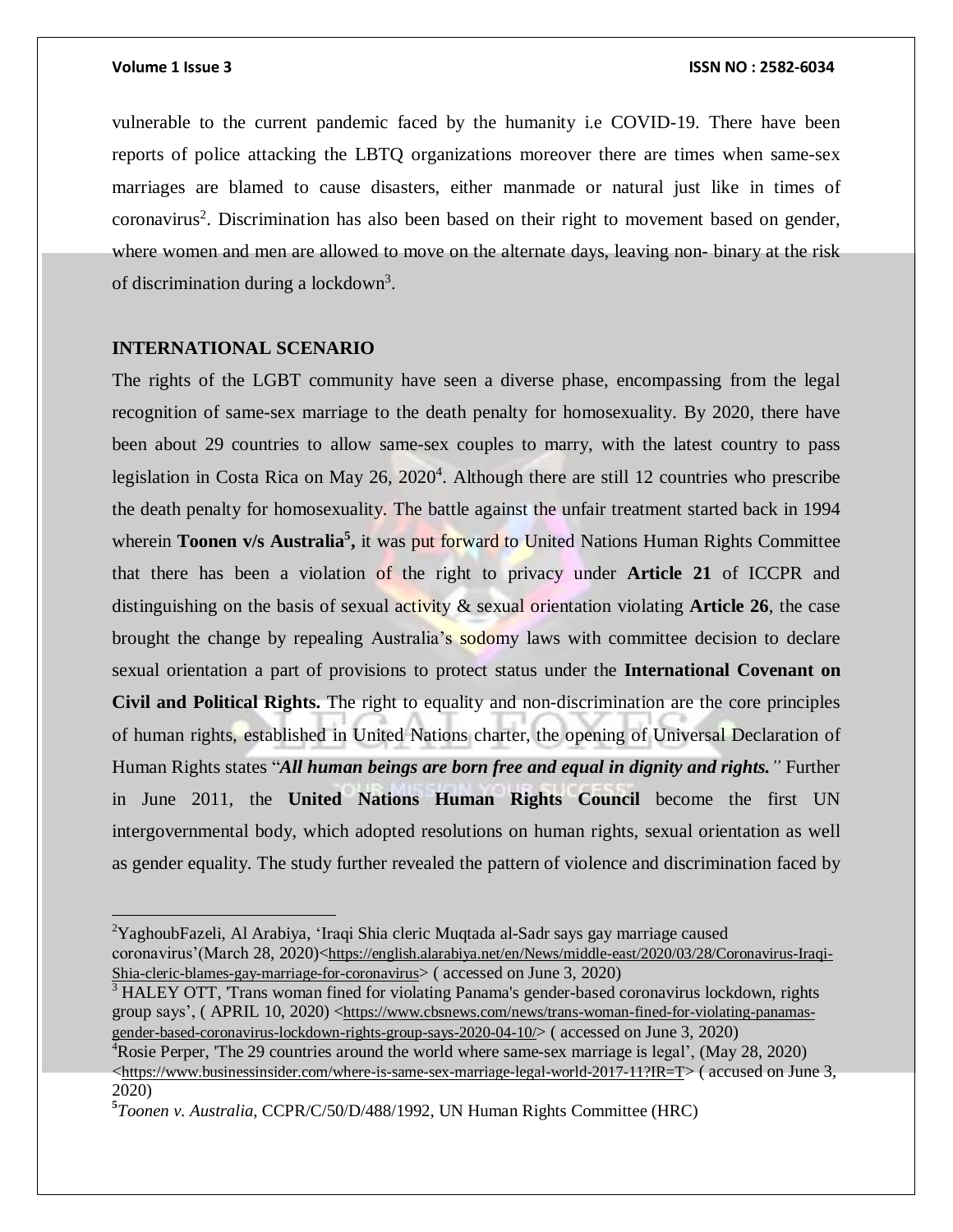the LGBTQ community which became a topic of the panel discussion that took place in 2012<sup>6</sup>. The support increased when **second resolution** took place with 25 votes in favour to 14 against, proving the effect on discussing good practices on an international platform<sup>7</sup>.

The influence of UNHRC has placed a major role on the international level, it is not only causing awareness globally but also gaining support from other countries to fight against the discrimination faced by the LGBTQ community. UNHRC has also passed a resolution to appoint **independent expert** to find the reason behind the grave violation present in the society. **Argentina** legislation has always been the standard for equality for same-sex gender, it has legalised same-sex marriage in 2010 along with providing the child adoption rights. Countries like Uruguay and Mexico City have followed the same path, yet the Asian countries are making slow process<sup>8</sup>. The major challenge still stands in countries like Iran, Nigeria and Uganda where same-sex rights are worsening with a sentence of  $14$  years prison terms and the death penalty<sup>9</sup>. There have been many violent attacks on people when revealing their gay identity, it was assumed that many times the victims do not report of the abuse they have been dealing with, due to the fear to be subjected to more abuse and unfair treatment.

The LGBT community is backed by the presence of international and national organizations, NGOs fighting for their rights such as The **International Lesbian, Gay, Bisexual, Trans and Intersex Association** which stands for to promote equality and non-discrimination in education, employment, family, health care<sup>10</sup>. The discrimination and violence faced by the community violate their right to private life, adoption and parental rights, freedom to assembly, freedom from discrimination, social benefits, serving the country like military services. To address these issues the **International jurisprudence** had played a major role. In 2009, Case of **SCHLUMPF v. Switzerland<sup>11</sup>**came forward calming the violation of respect for private life and freedom from

 $\overline{a}$ 

<sup>6</sup>UNHR, 'International Human Rights Law and Sexual Orientation & Gender Identity'

<sup>&</sup>lt;<https://www.unfe.org/wp-content/uploads/2017/05/International-Human-Rights-Law.pdf>> ( accessed on June 3, 2020)

<sup>&</sup>lt;sup>7</sup>Ending violence and other human rights violations based on sexual orientation and gender identity'<[https://www.ohchr.org/Documents/Issues/Discrimination/Endingviolence\\_ACHPR\\_IACHR\\_UN\\_SOGI\\_](https://www.ohchr.org/Documents/Issues/Discrimination/Endingviolence_ACHPR_IACHR_UN_SOGI_dialogue_EN.pdf) [dialogue\\_EN.pdf](https://www.ohchr.org/Documents/Issues/Discrimination/Endingviolence_ACHPR_IACHR_UN_SOGI_dialogue_EN.pdf)> (accessed on June3, 2020)

 ${}^8$ Eminesaner'Gay rights around the world: the best and worst countries for equality' (July 30,

<sup>2013)&</sup>lt;<https://www.theguardian.com/world/2013/jul/30/gay-rights-world-best-worst-countries>>(accessed on June 3, 2020)

<sup>&</sup>lt;sup>9</sup>Ibid

 $10$ <sup>-10</sup>  $\lt$ [https://ilga.org](https://ilga.org/)>(accessed on June 3, 2020)

<sup>&</sup>lt;sup>11</sup> ECHR 2009/9 Case of Schlumpf v. Switzerland, 8 January 2009, No. 29002/06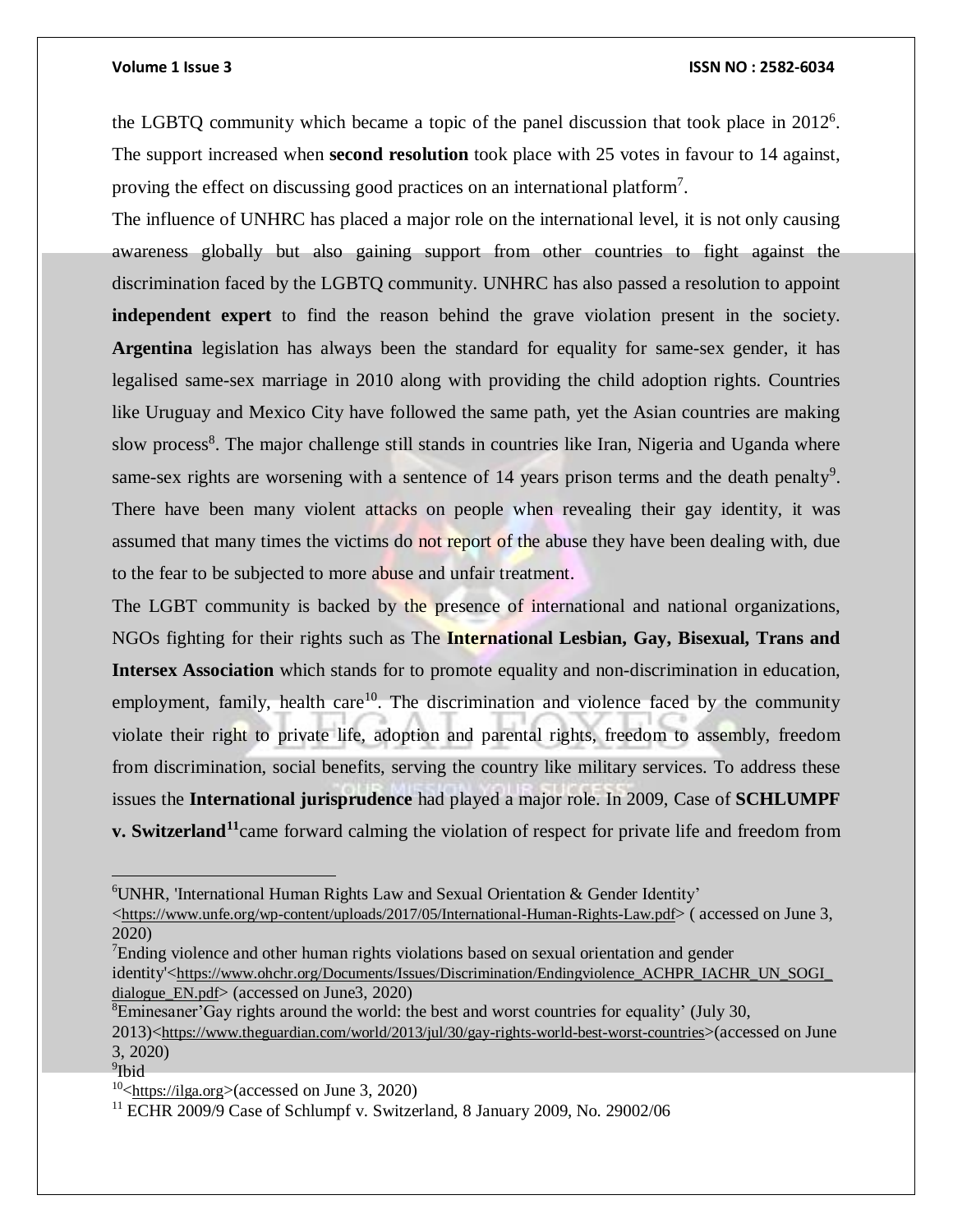### **Volume 1 Issue 3 ISSN NO : 2582-6034**

discrimination, where the court held that Article 8 of ECHR i.e right to respect for one's "private life" includes aspects of gender identity. In 2008, the case of **E.B. v. France<sup>12</sup> ,** the court held that refusing to grant applicant authorization for adoption solely on the basis on their sexual orientation is discriminatory. Moreover, the government has granted adoption by a single individual thus the same possibility shall be there for a single homosexual. The community has also been discriminated on the basis of "age of consent" many times, it was repeatedly decided by the international courts of justice that such discrimination violates Article 14 in conjunction to Article 8 of the convention as decided in the case on **B.B. V/S United Kingdom<sup>13</sup>**in 2004, where the applicant was prosecuted for the criminal offence of engaging in homosexual activities with men under 18 years while the age of heterosexual activities were 16 years of age thus violating **Article 14** of Human Rights Act, that states all of the **rights** and freedoms set out in the **Act** must be protected and applied without discrimination. It was stated in **Case of Perkins and R. v. the United Kingdom<sup>14</sup> ,** that discharge from the army on the basis of sexual orientation directly interferes with the applicants right to privacy which could not be justified under the second paragraph of Article 8 stating "necessary in a democratic society" therefore discharge from armed forces on the ground of homosexuality is not violating Article 8 when read Article 14 of the Act.

It is essential to provide the LGBT community with their rights to bring an end to homophobia and transphobia abuse, to understand the community better so as to bring change and remove the limitations imposed by gender stereotypes, to protect them from all social and economic exclusion, at last, to make everyone feel proud of who they are and who they love. The United Nations mechanisms have applied international law to provided states with some practical steps in order to safeguard the rights of the LGBT community: -*protect, prevent, repeal, prohibit and safeguard<sup>15</sup> .*

• Protect people from gender-based discrimination and homophobic and transphobic violence, report, investigate, prosecute and punish the perpetrators, enchant all hate crime

## *<sup>15</sup>*UNHR, 'BORN FREE AND EQUAL' ( June 12, 2012 )<<https://www.ohchr.org/Documents/Publications/BornFreeAndEqualLowRes.pdf>>( accessed on June 3, 2020)

<sup>&</sup>lt;sup>12</sup> E.B. v. France, 43546/02, Council of Europe: European Court of Human Rights, 22 January 2008,

<sup>&</sup>lt;sup>13</sup> BB v UK (Application no. 53760/00), European Court of Human Right, 10 February 2004

<sup>&</sup>lt;sup>14</sup> Perkins and R. v. United Kingdom (Applications nos. 43208/98; 44875/98, European Court of Human Rights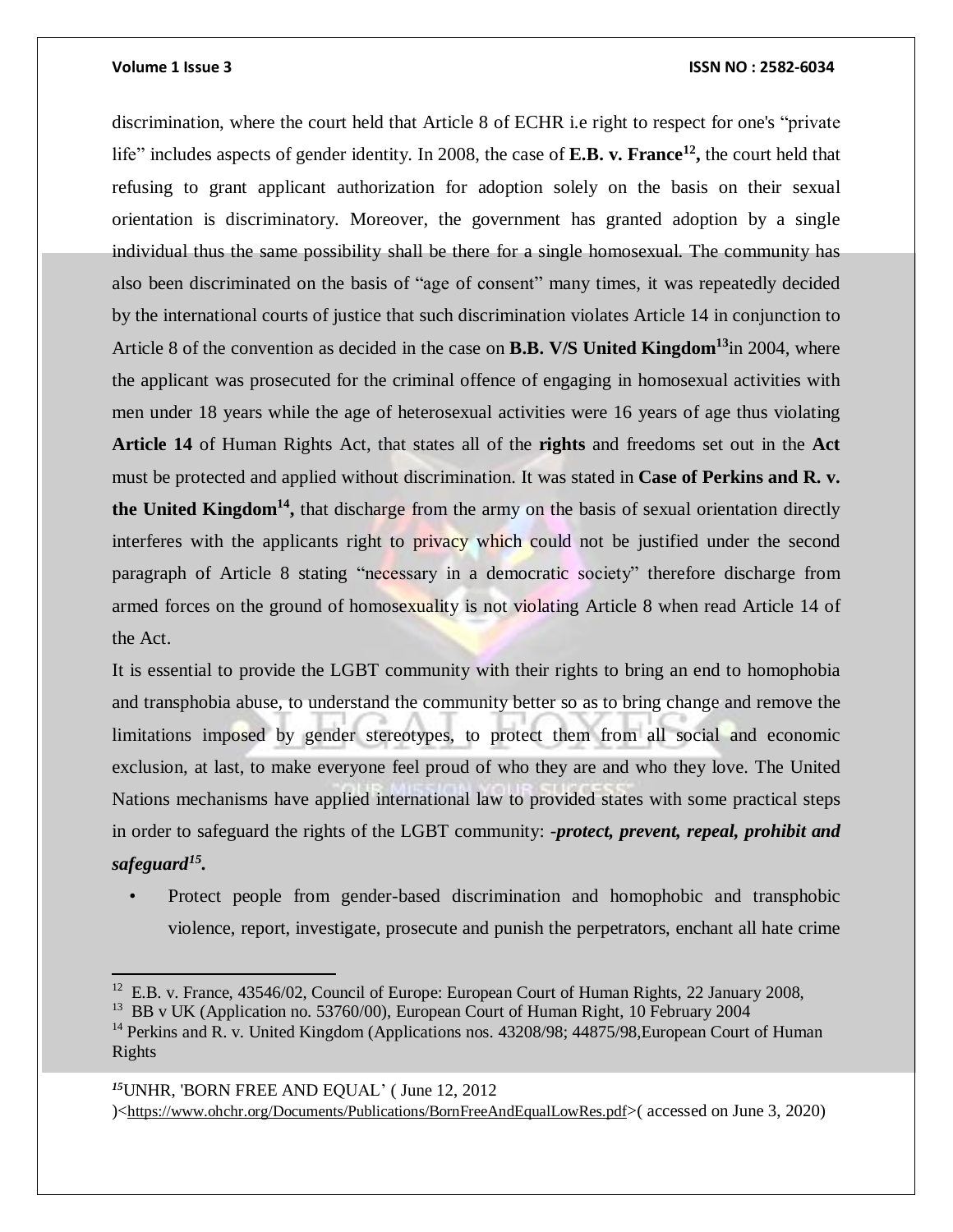laws encouraging society to hard people on the basis of sexual orientation and gender identity. Also, take efforts to provide public education and captions to counter the violent attitude and promote mutual respect and values $^{16}$ .

- Prevent the torture and report the inhuman actions, the state agents and law enforcers must be trained to monitor the place of detention.
- Repeal all laws that criminalise homosexuality and ensure that individuals are not being arrested on the basis of their sexual orientation and gender identity.
- Prohibit discrimination especially in the context of employment and healthcare which the basic necessity to survive and live with dignity.
- Safeguard their freedom to expression, association and peaceful assembly, any limitations faced must be compatible with the international law and shall not possess any discriminatory form.

## **NATIONAL SCENARIO**

 $\overline{\phantom{a}}$ 

The preamble of the Constitution of India mandates "*Justice, social, economic and political equality of status*", wherein any person means that any individual must not be discriminated of the basis of their sexual orientation and gender identity yet the individuals engaged in homosexual acts face abuse and discrimination in almost all sectors of the society. **Article 15** of Indian constitution states " *discrimination on grounds of religion, race, caste, sex, place of birth or any of them"* is not allowed. Criminalising homosexuality violates the human right of an individual, where the central idea of these rights is that all human are equal and must be treated with dignity and equality the anything that undermined dignity paves the way for discrimination which further causes social, economic, psychological consequences for the individual. India being a diverse country and culture brings a lot of complexity to understand and accept homosexuality and gender identity. The Indian Penal Code punishes homosexuality under Section 377 of the Code, stating "*Whoever voluntarily has carnal intercourse against the order of nature with any man, woman or animal shall be punished with imprisonment for life, or with imprisonment of either description for a term which may extend to ten years, and shall also be*

 $16$ UN, 'Homophobic and transphobic violence' <[https://www.unfe.org/wp](https://www.unfe.org/wp-content/uploads/2017/05/Homophobic-and-Transphobic-Violence.pdf)[content/uploads/2017/05/Homophobic-and-Transphobic-Violence.pdf](https://www.unfe.org/wp-content/uploads/2017/05/Homophobic-and-Transphobic-Violence.pdf)>(accessed on June 3, 2020)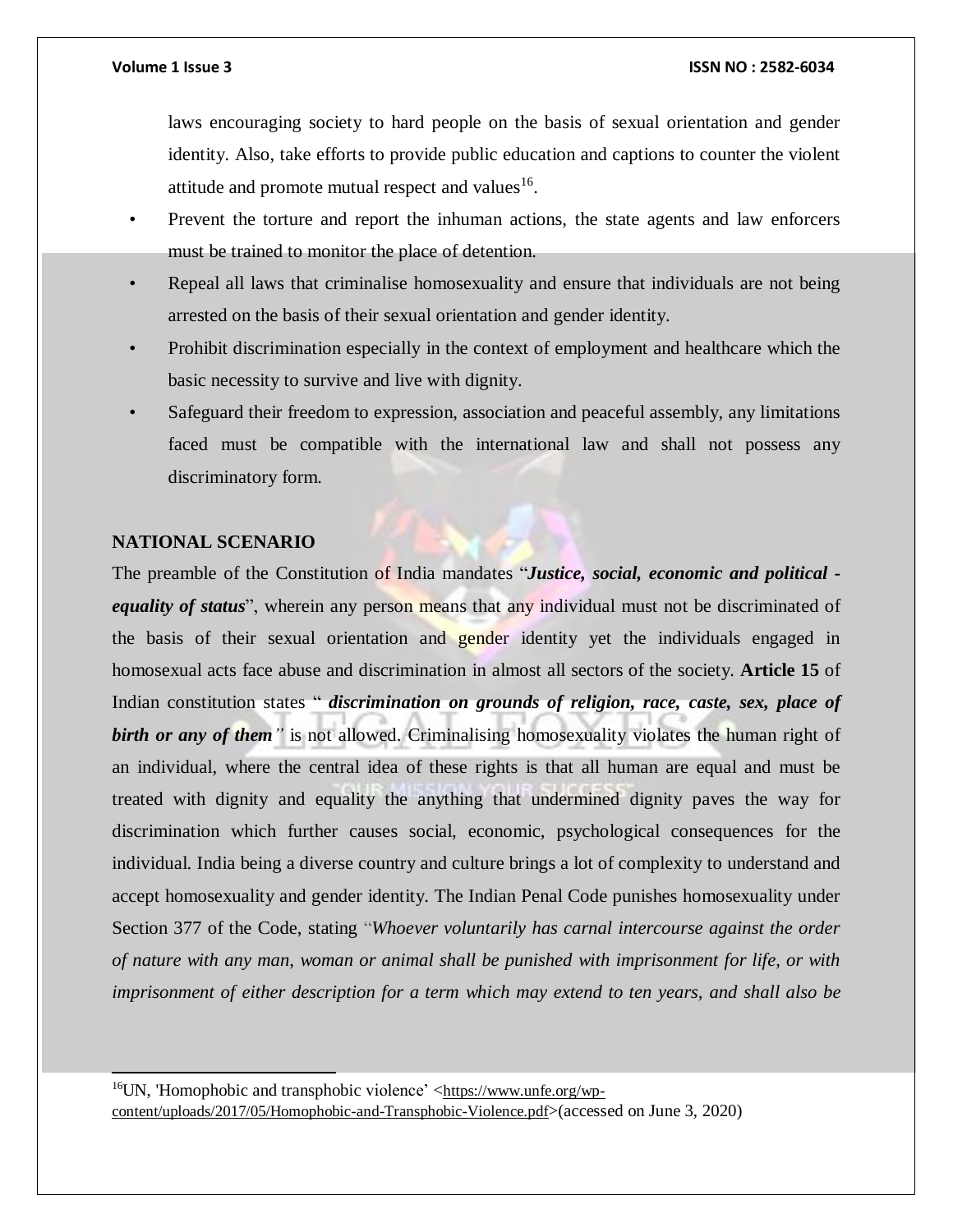liable to fine<sup>"17</sup>. This law has been criticised for not matching the modern morality and was stuck down in 2009 by the Delhi High Court in the case of**Naz Foundation v. Government of NCT of Delhi and Others<sup>18</sup>** , where the court stated that treating consensual homosexual sex between adult as crime is a violation of their fundamental right which is a contrast to constitutional morality. But the same judgement was reversed by the two judge bench of Supreme Court in the year 2013, in case of **Suresh Kumar Koushal and Anr. v. Naz Foundation and Ors<sup>19</sup> ,** stating that the court had relied upon the errors international precedent to protect the small community of Lesbian, Gay, Bisexual and transgender in India. Moreover, there was no need for judicial interference in this matter thus the parliament shall debate and decide on this matter thus the judgment of Delhi High court was overruled and the validity of Section 377 was upheld.

India has been on a long road of equal rights for LGBTQ community, where the evolution of protecting the community from violation of Right to equality under Article 14, Right against discrimination under Article 15, Right to freedom of speech and expression under Article 19 and Right to privacy under Article 21 has been endorsed to struck down Section 377 of Indian Penal Code by the following judgments:-

- **Article 14** Under Right to equality, all individuals are to be treated equal, for which it mandates a distinction on the basis of intelligible differentia, yet this cannot be determined for the terms such as "Natural" and "unnatural or against the order of nature" and has no rational nexus to provide the same. Further, in **E.P. Royappa v. State of Tamil Nadu and another<sup>20</sup>** , it was observed that equality is dynamic and thus it cannot be "cribbed, cabined and confined" on the basis of traditional and doctrinal limits thus Section 377 is a violation of Article 14 of the Indian constitution.
- **Article 15** Right against discrimination on the basis of sex, caste, race, religion or places birth but not sexual orientation which clearly shows that sexual orientation is alien to our constitution has broadened its horizon in **NavtejJohar Case<sup>21</sup>** and included sexual orientation as a ground to prohibit discrimination.

<sup>&</sup>lt;sup>17</sup>Section 377, Indian Penal Code, 1860

<sup>18</sup> Writ petition 2010CriLJ 94

<sup>19</sup> CIVIL APPEAL 10972 OF 2013

 $20$  AIR 555, 1974 SCR (2) 348

<sup>&</sup>lt;sup>21</sup>Navtej Singh Johar&Ors. v. UoI,  $(2018)$  10 SCC 1.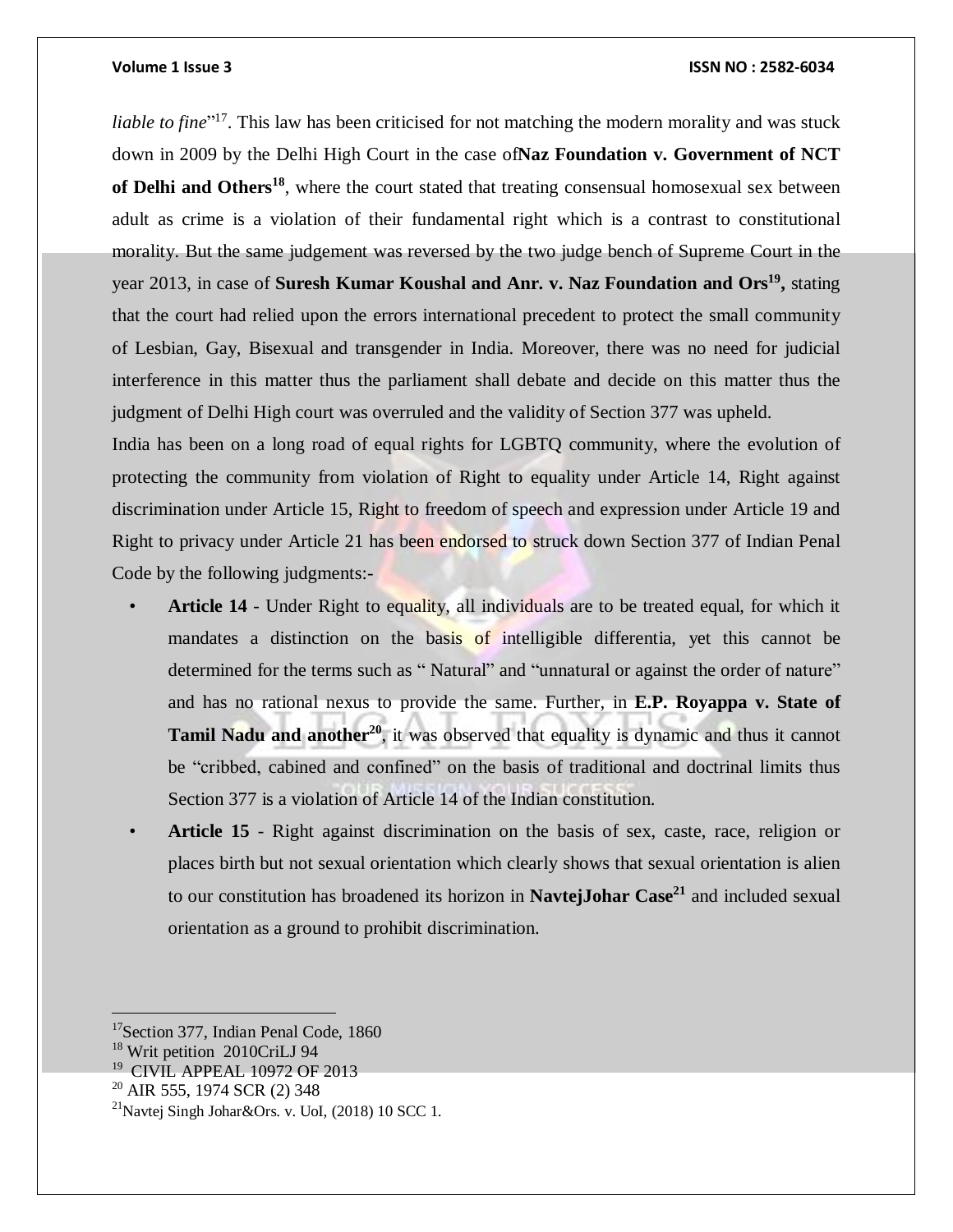- **Article 19** American Psychological Association has stated that sexual orientation is a natural condition and it is equally normal to have an attraction towards the same or opposite gender, further the LGBT community is restricted to express their sexual identity or orientation through speech or actions and Section 377 is not covered under Article 19(2) of the constitution. Moreover, NALSA strongly stands with the view that Article 19(1) includes the freedom to express their self-identified gender.
- Article 21 In **Kishore Samrite v. State of U.P<sup>22</sup>** and others and **Umesh Kumar v. State of Andhra Pradesh and another<sup>23</sup>** , it was held that under Article 21 reputation is an essential element for the enjoyment of life and liberty but the LGBT community are denied of this right which makes them apprehensive to openly talk about who they are, in the fear of being subject to more abuse and discrimination. Many of them do not reveal their identity in the fear of being arrested or being attacked at the workplace or being blackmailed, which infringes with their right to live life with dignity and privacy. Also in **Common Cause (A Registered Society) v/s Union of India<sup>24</sup>** and another and in **Francis Coralie Mullin v/s Administrator, Union Territory of Delhi<sup>25</sup> ,** it is clearly held that Article 21 is meaningless until it provides individuals dignity which includes right to carry out functions and activities as a sane person would constitute.

Section 377 brings hostile discrimination which makes the LGBT community more vulnerable to live with the fear of prosecution on the basis of their sexual orientation, the situation was turned down when Section 377, a colonial-era law was struck down in 2018, in the case of **Navtej Singh Johar and Ors. v. Union of India<sup>26</sup> .** The court stated that criminalising carnal intercourse is irrational, arbitrary and manifestly unconstitutional. It also held that the LGBT community is entitled to equal citizenship and protection under the law. However, other portions of Section 377 like bestiality, non-consensual acts and sex with minor still remain in force. This judgement leads to the beginning of a new era for the LGBT community. UN also supported India's judgement and stated that this might be the step towards guaranteeing the full range of

  $^{22}$ AIR (2013) 2 SCC398 <sup>23</sup>AIR 2014 ALL SCR 661  $24$ writ Petition (CIVIL) No.215 of 2005 <sup>25</sup> AIR 746, 1981 SCR (2) 516  $26(2018)$  10 SCC 1.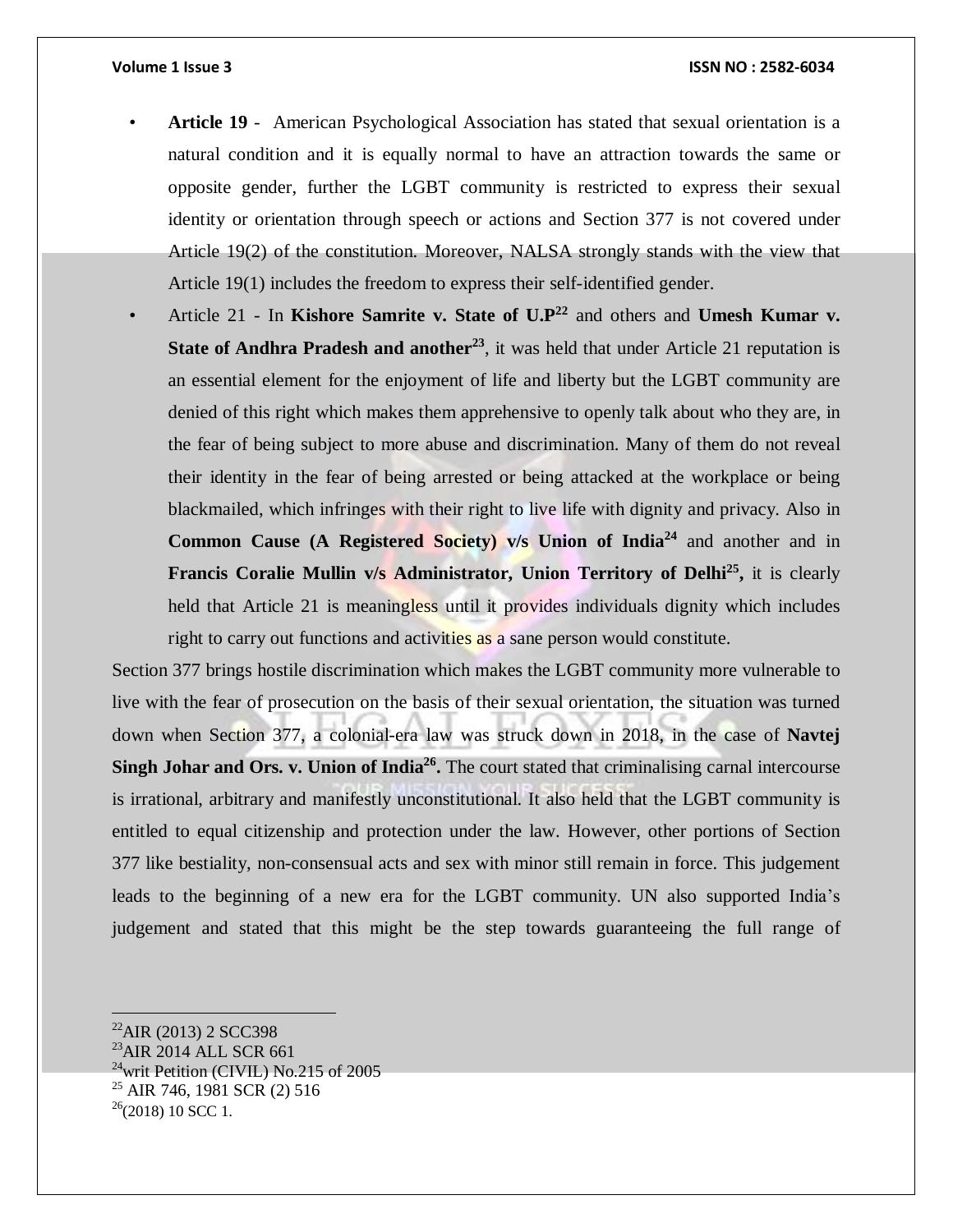fundamental rights given to the community<sup>27</sup>. Despite the support of the NGOs and judiciary, the community still faces discrimination, violence and social stigma as this socio-legal issue has become a taboo in India. The Judgement was supported on the national and international level yet why does this community still live in the fear of being subject to discrimination. Are rights provided to the community only limited to theoretical aspect?

## **RIGHTS OF SAME-SEX RELATIONSHIP? AN OXYMORON**

The apex court gave its judgment to decriminalise homosexuality on the enlightenment to bring them the full usage of fundamental rights mentioned in the Constitution of India yet the conditions with which the same-sex relationships are allowed is not benefiting the community. They still face discrimination in spheres of employment, military service, child adoption, social benefits, social acceptance and even same-sex marriage. Until these issues are addressed and solved by the country till then it can't be said that they are enjoying their right to equality and freedom from discrimination to their full potential. The following are the major issues faced by the community, detonating their fundamental rights and citizenship:-

## **SAME-SEX MARRIAGE**

 $\overline{\phantom{a}}$ 

The allowance of same-sex relationship does not fully help in development and rights of the community as same-sex marriage is still not allowed in India or any other legal ceremony which binds two individuals together such as a civil union or domestic partnership thus to eliminate long - term discrimination from the society, it is must allow homosexual marriages. There are in and out benefits of same-sex marriages, starting from the social and family acceptance can be brought if the government policies support the marriage. Also, there are many benefits in a lot of sectors which are exclusively made for married individuals who cannot be enjoyed by the people engaged in same-sex relationships. Moreover, there are many legal benefits such as succession, maintenance rights which can be enjoyed by married couples only. The economic benefits like Employment Provident Fund Scheme, 1952 and Workmen's Compensation Act, 1923, are only enjoyed by blood relatives or marriage thus it is essential to provide them with the option of legally recognised relationship. There are a lot of people who simply wish to marry their partner because marriage is a part of their culture and restricting one from marrying the person of their choice due to interference of the state is a violation of rights in itself. It is pertinent to observe

 $^{27}$   $\leq$ <https://in.one.un.org/un-news/united-nations-india-welcomes-supreme-court-judgment-striking-section-377/> $>9$ accessed on June 4, 2020)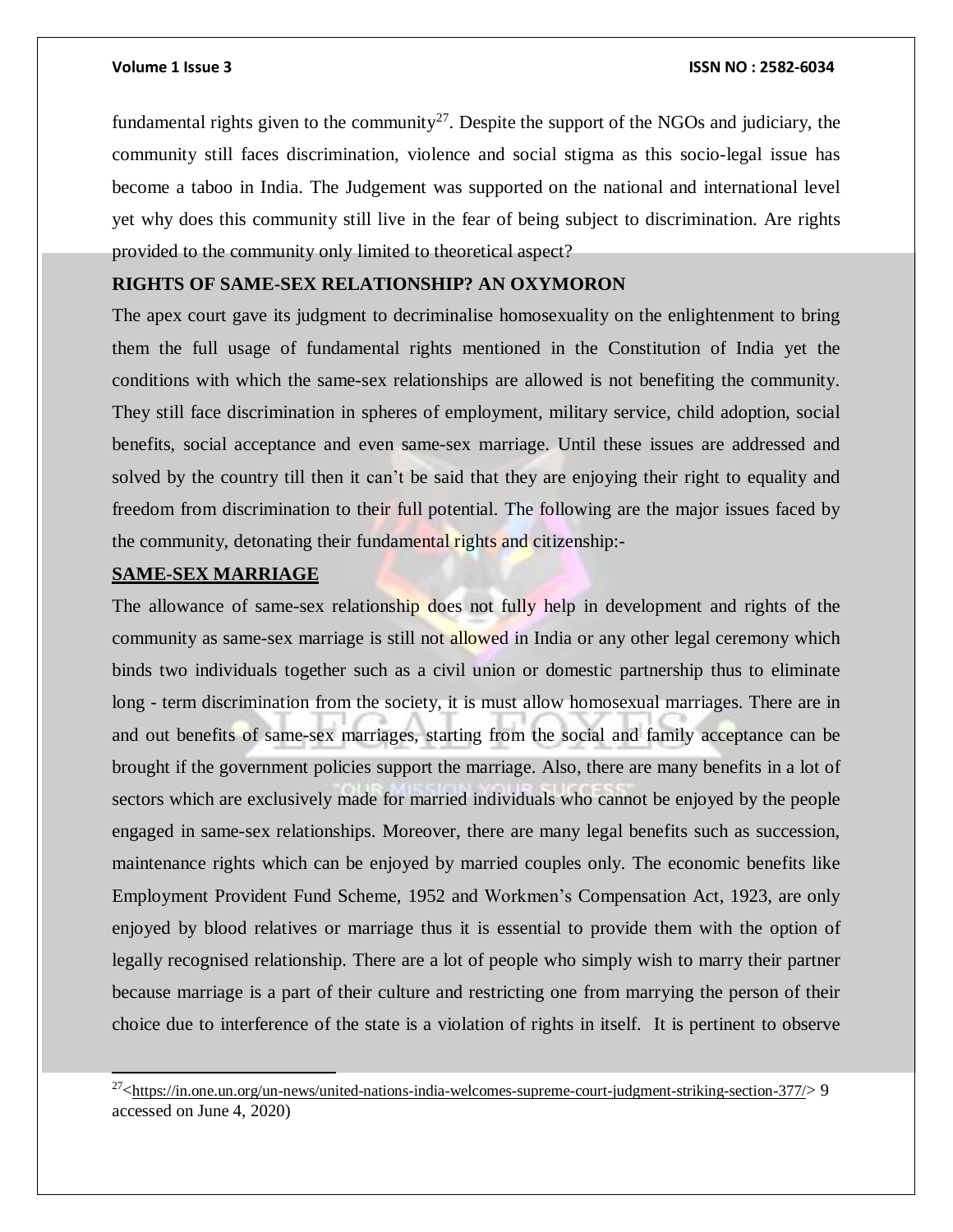that the laws encased in India for marriage are only based on heterosexual bias. However, as long as the society is concerned there shall be uniform laws to address inequality and other issues for which a new draft for "**uniform civil code**" has been suggested to Law Commission of India and debated to bring reforms and allow marriages between male, female and transgenders in  $2017^{28}$ .

A Haryana court in 2011, allowed the marriage of two lesbians<sup>29</sup>. According to the polls conducted by International Lesbian, Gay, Bisexual, Trans and Intersex Association showed that about 35 % of Indians were in the favours of legalising same-sex marriages while 35 % were also against the same<sup>30</sup>. There are a number of cases still pending in courts for allowing the same-sex marriage, for many of which has been shut down on the name of matter to be decided by the Parliament and not courts. Many petitioners have argued that the prohibition of same-sex marriage is against a lot of provisions of the Constitution of India. Moreover, in **Shakti Vahini vs Union of India<sup>31</sup>** , the Supreme Court of India held that it is a fundamental right of every citizen to marry the person of their choice. Still, the government of India hold no provisions to legalise same-sex marriage and considers it to be a separate matter<sup>32</sup>.

## **SOLUTIONS**

• Many western countries such as the United States of America and many Europe countries have opted for civil union such has domestic partnerships that are recognised by private companies and city councils which will get them the special benefits of marriage. While country like Germany extends the befits of civil unions to the extent of tax, pensions and adoptions. Indian too needs such separate yet equal legal benefits to ease the same-sex relationship and provide them with a sense of legal protection and safety. There are many benefits of such a model as it likely to face less opposition from religious and cultural

<sup>31</sup>AIR 2018 SC 1601

 $^{28}$ Seema Chishti, 'Drafting change: What the new 'progressive' intervention in Uniform Civil Code debate entails', ( October 1, 2017) <[https://indianexpress.com/article/explained/drafting-change-what-the-new](https://indianexpress.com/article/explained/drafting-change-what-the-new-progressive-intervention-in-uniform-civil-code-debate-entails/)[progressive-intervention-in-uniform-civil-code-debate-entails/](https://indianexpress.com/article/explained/drafting-change-what-the-new-progressive-intervention-in-uniform-civil-code-debate-entails/)>(accessed on June 4, 2020)

<sup>&</sup>lt;sup>29</sup>Dipak Kumar Dash & Sanjay Yadav, 'In a first, Gurgaon Court recognizes lesbian marriage' (July 29, 2011),[https://timesofindia.indiatimes.com/city/gurgaon/In-a-first-Gurgaon-court-recognizes-lesbian](https://timesofindia.indiatimes.com/city/gurgaon/In-a-first-Gurgaon-court-recognizes-lesbian-marriage/articleshow/9401421.cms)[marriage/articleshow/9401421.cms](https://timesofindia.indiatimes.com/city/gurgaon/In-a-first-Gurgaon-court-recognizes-lesbian-marriage/articleshow/9401421.cms)>(accessed on June 4, 2020)

<sup>30</sup>'THE PERSONAL AND THE POLITICAL: ATTITUDES TO LGBTI PEOPLE AROUND THE WORLD'<[https://ilga.org/downloads/Ilga\\_Riwi\\_Attitudes\\_LGBTI\\_survey\\_Logo\\_personal\\_political.pdf](https://ilga.org/downloads/Ilga_Riwi_Attitudes_LGBTI_survey_Logo_personal_political.pdf)>(accesse d on June 4, 2020)

<sup>&</sup>lt;sup>32</sup>Indian Express, 'No plan to leagues same sex marriage : Rajya Sabha', (February 7, 2020), <[https://www.newindianexpress.com/nation/2020/feb/07/no-plan-to-legalise-same-sex-marriage-ravi-shankar](https://www.newindianexpress.com/nation/2020/feb/07/no-plan-to-legalise-same-sex-marriage-ravi-shankar-prasad-in-rajya-sabha-2100115.html)[prasad-in-rajya-sabha-2100115.html](https://www.newindianexpress.com/nation/2020/feb/07/no-plan-to-legalise-same-sex-marriage-ravi-shankar-prasad-in-rajya-sabha-2100115.html)>(accessed on June 4, 2020)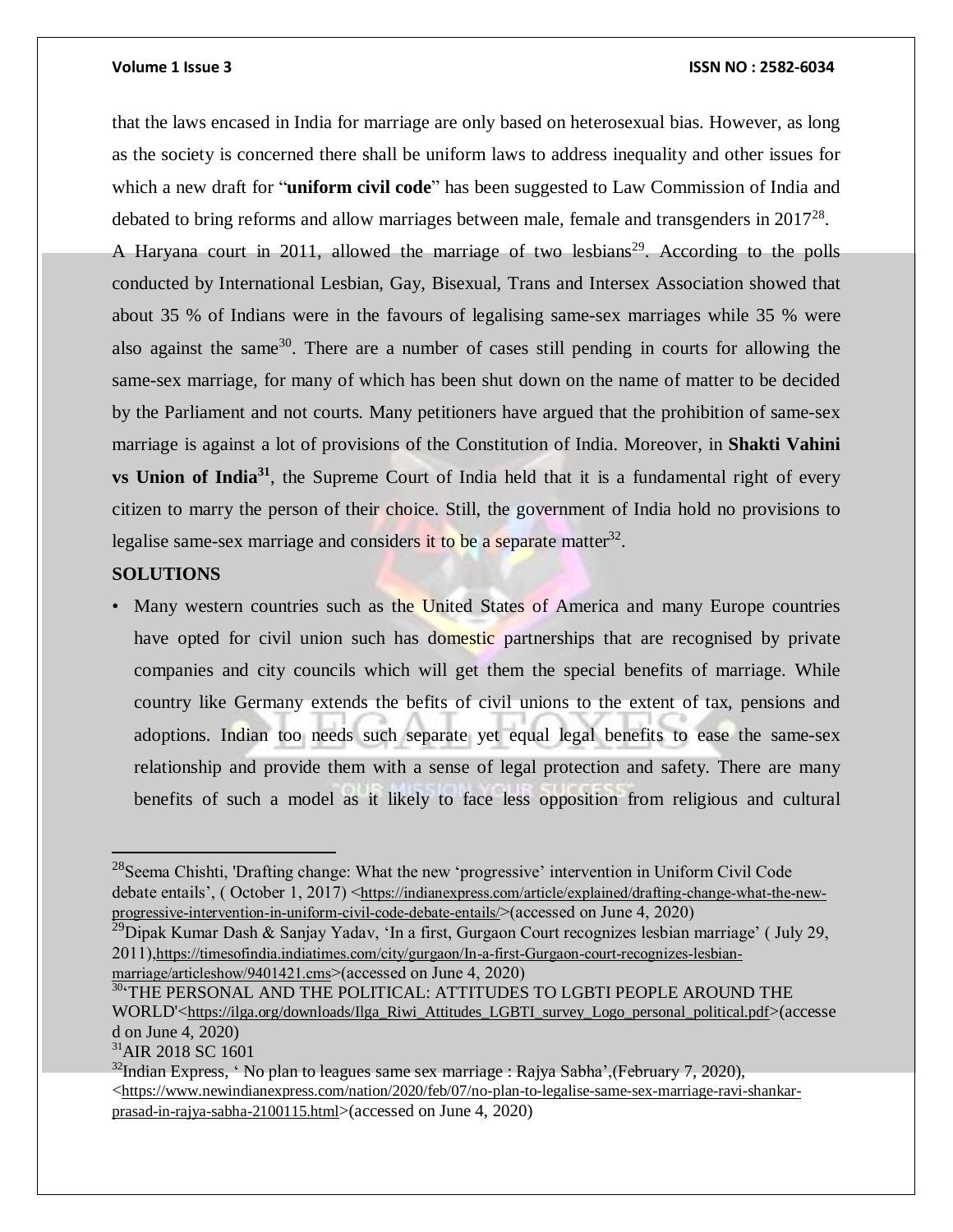communities due to its differences that makes it different from a usual marriage but it may be opposed on the basis of legitimacy of live-in relationships of a homosexual relationship.

- The issue can be overcome by amending or interpreting the personal norms/ laws provided for marriage in India such as interpreting the laws in a way that would allow same-sex marriage, establishing a different set of customs forthe LGBT community which allow same-sex marriage, amending Hindu Marriage Act, 1956 to allow same-sex marriage otherwise it shall be declared unconstitutional, use gender neutral terms in the Act as these interpretations will not only give them their basic rights but will also help curb the gender stereotypes and promote acceptance of homosexuality.
- There have been many movements in the past where the folks of Tamil Nadu tried establishing their own set of rules for marriage, the same strategy can be pursued by the LGBT community, where they may agree on some common practices of getting married and registering themselves under a common Act<sup>33</sup>. Special Marriage Act is also one of the best solutions to the issues as this itself has been enacted with the nature of allowing marriages for those who do not wish to get married according to their personal laws, although it has to be kept in mind that all the approaches will end up their fate in the hand of government and parliament and will be and will be difficult to achieve due to the hostile attitude of society towards the LGBT community.

## **EMPLOYMENT & MILITARY SERVICE**

The LGBT community still faces discrimination in the workforce, where the corporate sector has been diversified and more changes are made to protect individuals at their workspace yet at the same time there is still the presence of discrimination based on individuals' sexual orientation at the workplace. This not only creates discrimination but puts them under the pressure of not coming out i.e not revealing who they are and who they love, which is a problem in itself. Such challenges make them vulnerable to being poor, malnutrition as they have no lifestyle or a job. The corporate world in India still holds no permanent space for the LGBT community, the LGBT community reveals how they spend most of their childhood in anxiety and depression which kills their senses to function normally and facing such issues workspace, leaves a huge psychological

 $33$ Nayantara Ravichandran, 'Legal Recognition of Same-sex Relationships in India'<[http://docs.manupatra.in/newsline/articles/Upload/B07BDF52-0AA4-4881-96AC-](http://docs.manupatra.in/newsline/articles/Upload/B07BDF52-0AA4-4881-96AC-C742B9DB217D.pdf)[C742B9DB217D.pdf](http://docs.manupatra.in/newsline/articles/Upload/B07BDF52-0AA4-4881-96AC-C742B9DB217D.pdf)>(accessed on June 4, 2020)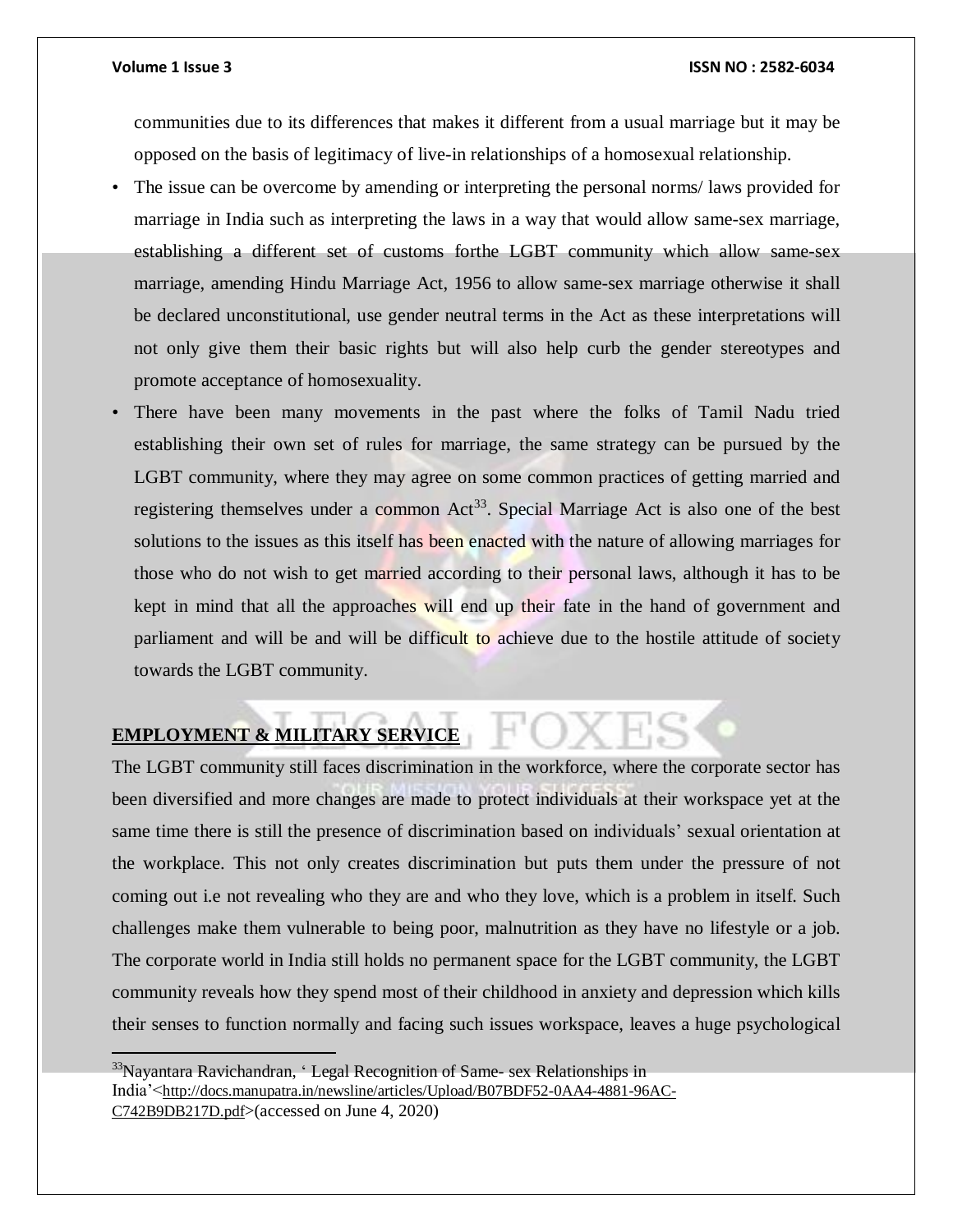### **Volume 1 Issue 3 ISSN NO : 2582-6034**

and physical impact on them as most of the times they are abused at home for not securing a job or not getting promotions. The problem does not end here, it is much deeper than one thinks, many times they are bullied at the workspace which makes them quite the job or else they're provided with unfair wages or salaries as the social stigma is not only prevalent in our religious and cultural community but also in our corporate workspace<sup>34</sup>.

The issue of employment shall be taken up from its root cause where the community faces harassment at schools or colleges which further hampers with their employment opportunity. Coming across the other prospects, it is recorded that they face embarrassment at workplace when asked questions about their personal life following the need to establish their femininity or masculinity which many times forces them to keep their identity a secret from all. There are many countries who secure the LGBT community with the employment law stating "the prohibition of discrimination on the basis of sexual orientation and gender identity" in Hungary and South Africa. But India has no such legislation moreover they just have protection from sexual harassment in private companies which shows how behind we lag to bring equality in the society. Due to this, the government took the initiative to **hire a consultant** to bring benefits like equal pay, corporate representation, etc<sup>35</sup>. This will also help boost the self- esteem of the employees and bring sensitivity and friendly environment to work. It is being observed that the employment security has been provided to the community to some extent only in government jobs, no such law has been made to monitor the same in private companies. This whole process affects their living conditions and puts them under depression.

After the decriminalisation of Section 377, the Modi government requested the corporate sector to take the LGBT community into consideration and provide jobs to them so as to strengthen our nation by getting participation from the weaker sections of our society<sup>36</sup>. This soon became an agenda for the government though no such provisions have been made to fight with this defect. The Indian MNC has been gripping up with the LGBT cause and is encouraging people to talk

<sup>&</sup>lt;sup>34</sup>Nayantara Ravichandran, 'Legal Recognition of Same- sex Relationships in India'<[http://docs.manupatra.in/newsline/articles/Upload/B07BDF52-0AA4-4881-96AC-](http://docs.manupatra.in/newsline/articles/Upload/B07BDF52-0AA4-4881-96AC-C742B9DB217D.pdf)[C742B9DB217D.pdf](http://docs.manupatra.in/newsline/articles/Upload/B07BDF52-0AA4-4881-96AC-C742B9DB217D.pdf)>(accessed on June 4, 2020)

 $35$  Indo-Asian News Service,' India set to gets first dedicated the LGBT hiring consultancy', (July 21, 2019)<[https://www.indiatoday.in/india/story/india-set-to-get-first-dedicated-lgbt-hiring-consultancy-1571782-](https://www.indiatoday.in/india/story/india-set-to-get-first-dedicated-lgbt-hiring-consultancy-1571782-2019-07-21) [2019-07-21](https://www.indiatoday.in/india/story/india-set-to-get-first-dedicated-lgbt-hiring-consultancy-1571782-2019-07-21)>(accessed on June 5, 2020)

<sup>&</sup>lt;sup>36</sup>Web Desk,'Modi govt bats for more jobs for the LGBT community members'(July 18, 2019) <<https://www.theweek.in/news/india/2019/07/18/modi-govt-bats-more-jobs-lgbt-community-members.html>> (accessed on June 5, 2020)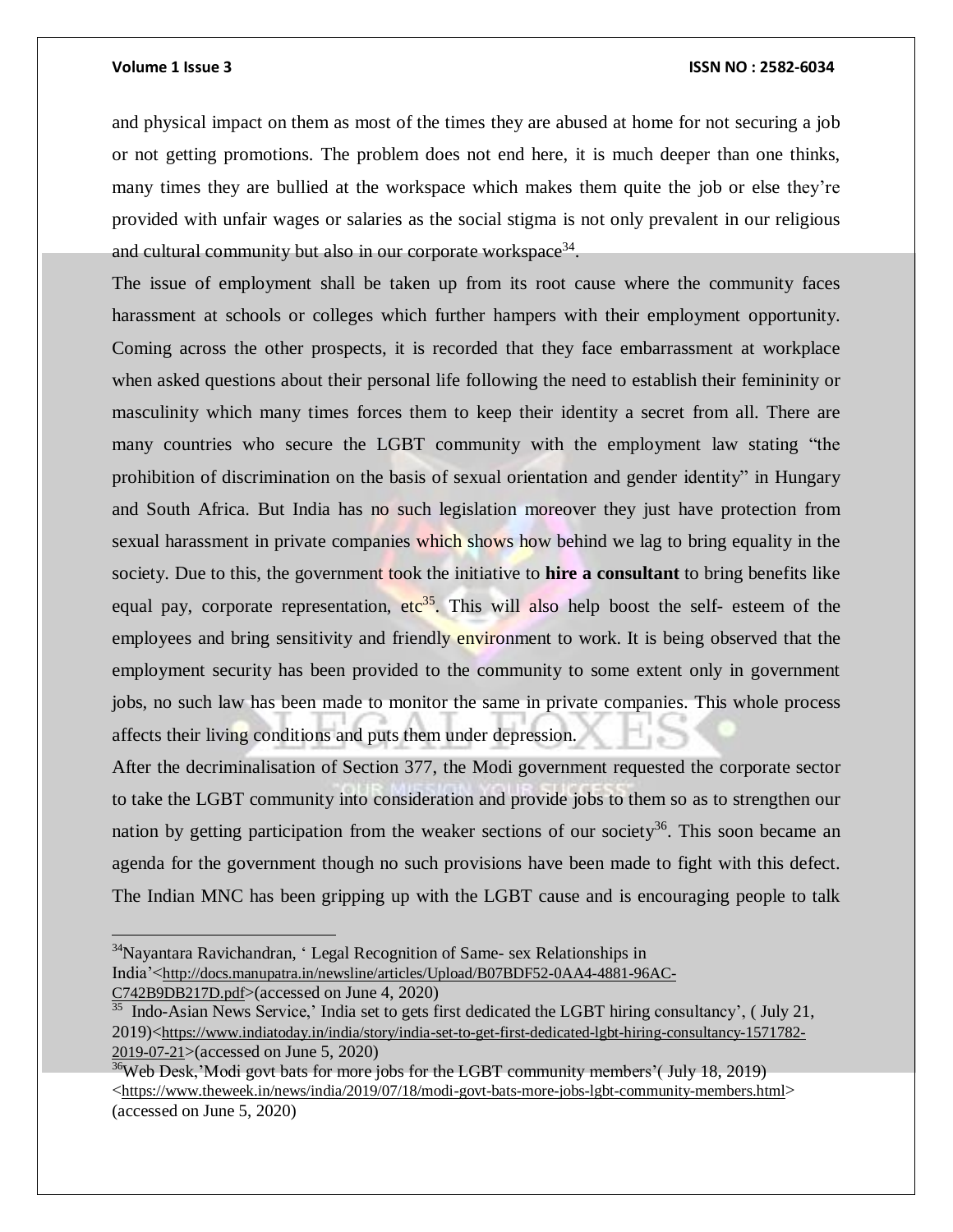about their identity openly in public, the LGBT employees are putting blogs about their experience on YouTube, sharing their journey at Accenture and holding campaigns at various places<sup>37</sup>.

The issues of social exclusion do not end with corporate sector, the LGBT individuals are banned from service country through Indian Armed forces<sup>38</sup>. This issue is still prevalent in India as the **Section 45 the Army Act, 1950** states any person guilty of any disgraceful conduct of a "**cruel, indecent or unnatural kind**", where the term unnatural is associated with the term mentioned in Section 377 of Indian Penal code. The same is mentioned in **Sections 45 and 46(a) of the Air Force Act, 1950** with imprisonment of 2 years. It is often stated that the soldiers are away from their families for months with the support of their buddy for emulation companionship, away from any sexual release. Moreover, the chief general of the Indian army very clearly stated in public that " we have not modernised neither westernised" thus they will not allow homosexuals in the Indian Army<sup>39</sup>.

## **SOLUTIONS**

 $\overline{a}$ 

- The LGBT friendly policies must be made in the corporate sectors, before the judgement came in 2018, the companies feared in falling into legal issues, but it is no more a concern as during the judgement of **Navtej Singh Johar and Ors. v. Union of India<sup>40</sup> ,** it is emphasised that the community must live with dignity without the stigma attached to their sexual orientation thus it is important to draft policies exclusively for the LGBT community.
- The individuals having a hard time in the office must report to HR teams and the issue must be dealt immediately<sup>41</sup>. Provide rest of the employees with workshops to promote awareness in order to bring equality and opportunities for underrepresented minorities.

<sup>&</sup>lt;sup>37</sup>Anjali Venugopalan, 'Indian MNCs openly allying with the LGBT cause'( June 26, 2019)<[https://economictimes.indiatimes.com/news/company/corporate-trends/indian-mncs-openly-allying-with](https://economictimes.indiatimes.com/news/company/corporate-trends/indian-mncs-openly-allying-with-the-lgbt-cause/articleshow/69951140.cms?from=mdr)[the-lgbt-cause/articleshow/69951140.cms?from=mdr](https://economictimes.indiatimes.com/news/company/corporate-trends/indian-mncs-openly-allying-with-the-lgbt-cause/articleshow/69951140.cms?from=mdr)>(accessed on June 5, 2020)

<sup>&</sup>lt;sup>38</sup>Amrita Nayak Dutta, 'Indian army is worried now that men can legally have sex with other men ', ( September 7, 2018)<[https://theprint.in/security/indian-army-is-worried-now-that-men-can-legally-have-sex-with](https://theprint.in/security/indian-army-is-worried-now-that-men-can-legally-have-sex-with-other-men/113644)[other-men/113644](https://theprint.in/security/indian-army-is-worried-now-that-men-can-legally-have-sex-with-other-men/113644)>(accessed on June 5, 2020)

<sup>&</sup>lt;sup>39</sup>ShauryaKaranbir Gurung,' Homosexuality and adultery unacceptable in Army : Bipin Rawat' (January 11, 2019)<[https://economictimes.indiatimes.com/news/defence/homosexuality-and-adultery-unacceptable-in-army](https://economictimes.indiatimes.com/news/defence/homosexuality-and-adultery-unacceptable-in-army-bipin-rawat/articleshow/67480500.cms?from=mdr)[bipin-rawat/articleshow/67480500.cms?from=mdr](https://economictimes.indiatimes.com/news/defence/homosexuality-and-adultery-unacceptable-in-army-bipin-rawat/articleshow/67480500.cms?from=mdr)> (accessed on June 5, 2020) <sup>40</sup>Navtej Singh Johar&Ors. v. UoI, (2018) 10 SCC 1.

<sup>&</sup>lt;sup>41</sup> Melissa Cyrill,' Section 377:the LGBT Rights and HR Policy in the Indian Workplace'( October 11, 2018), <[https://www.india-briefing.com/news/section-377-india-lgbt-rights-hr-policy-indian-workplace-](https://www.india-briefing.com/news/section-377-india-lgbt-rights-hr-policy-indian-workplace-17804.html/)[17804.html/](https://www.india-briefing.com/news/section-377-india-lgbt-rights-hr-policy-indian-workplace-17804.html/)>(accessed on June 5, 2020)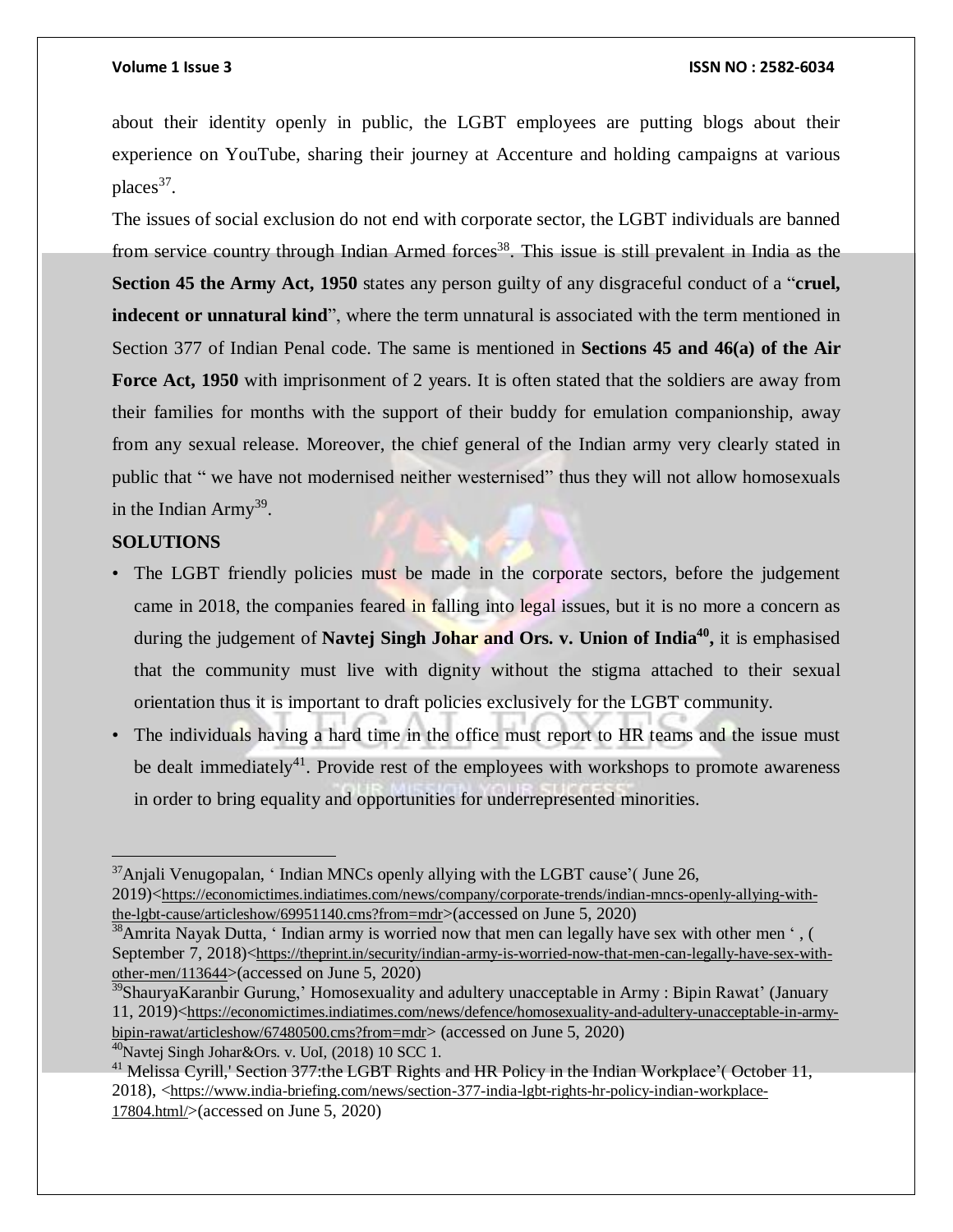- **Article 33 of the Indian Constitution** states that Parliament has the power to decide which rights shall be applied to the military and thisissue can only be solved once Parliament approves to decriminalise homosexuality in the military. While in December 2018, Jagdambika pal of BJP **introduced a bill in the parliament seeking amendment in the** Army Act, 1950, to bring equal rights and opportunities fort the LGBT community<sup>42</sup>.
- **Naz Foundation** started with 'Milan Project', to create awareness and direct the gay community with the basic information that could be helpful while applying in the corporate sectors. The same initiative can be taken up by other NGOs to protect and preserve the dignity of the LGBT community.
- Pride circle organised career fair, where about 300 candidates showed up along with 35 companies, about 40 job offers were extended for the LGBT community thus having such more platforms where they're coming out and being accepted for who they are will be an extensive initiate to fight against unfair treatment<sup>43</sup>.

## **SOCIAL ACCEPTANCE & CHILD ADOPTION**

The phenomenon of Homosexuality has been changing with its feature, even though it has previously existed in India but has certainly never been enough to have acceptance in our society, however, the manifestation of homosexuality depends upon the social norms. In Indian, there has been a progressive change in matters of legal recognition yet the community still faces issues with the social recognition. The individuals often run from the small tows to migrate in cities or else they leave the country and flee off to places where they're more likely to be understood and protected. Some of them even start forming their own NGO, through which they build strategies to overcome their cause. On the grounds of reality, the sexual minority in India is still not fully accepted on social, cultural and political grounds the reason to which is that marriage, Chile bearing, caste system and family pressure still hold them<sup>44</sup>.

2018)<[https://www.newindianexpress.com/nation/2018/dec/28/parliament-winter-session-bills-seek-ban-on-non](https://www.newindianexpress.com/nation/2018/dec/28/parliament-winter-session-bills-seek-ban-on-non-veg-food-at-official-events-rights-to-lgbt-to-serv-1917748.amp)[veg-food-at-official-events-rights-to-lgbt-to-serv-1917748.amp](https://www.newindianexpress.com/nation/2018/dec/28/parliament-winter-session-bills-seek-ban-on-non-veg-food-at-official-events-rights-to-lgbt-to-serv-1917748.amp)>(accessed on June 5, 2020)

<sup>43</sup> Shefali Anand,' India's LGBTQ Activists Raise Their Voices' (December 31, 2019)

 $^{42}$ PTI, ' parliament winter session : Bills seek ban on non - veg food at official events, rights to the LGBT to serve in armed forces', ( December 28,

 $\lt$ [https://www.usnews.com/news/best-countries/articles/2019-12-31/indias-gay-activists-grow-in-numbers-but](https://www.usnews.com/news/best-countries/articles/2019-12-31/indias-gay-activists-grow-in-numbers-but-acceptance-remains-elusive)[acceptance-remains-elusive](https://www.usnews.com/news/best-countries/articles/2019-12-31/indias-gay-activists-grow-in-numbers-but-acceptance-remains-elusive)> (accessed on June 5, 2020)

 $44$  Ashok Row Kavihe is the editor of Bombay Dost ("Bombay Friend"), the Quaterly gay magazine published in India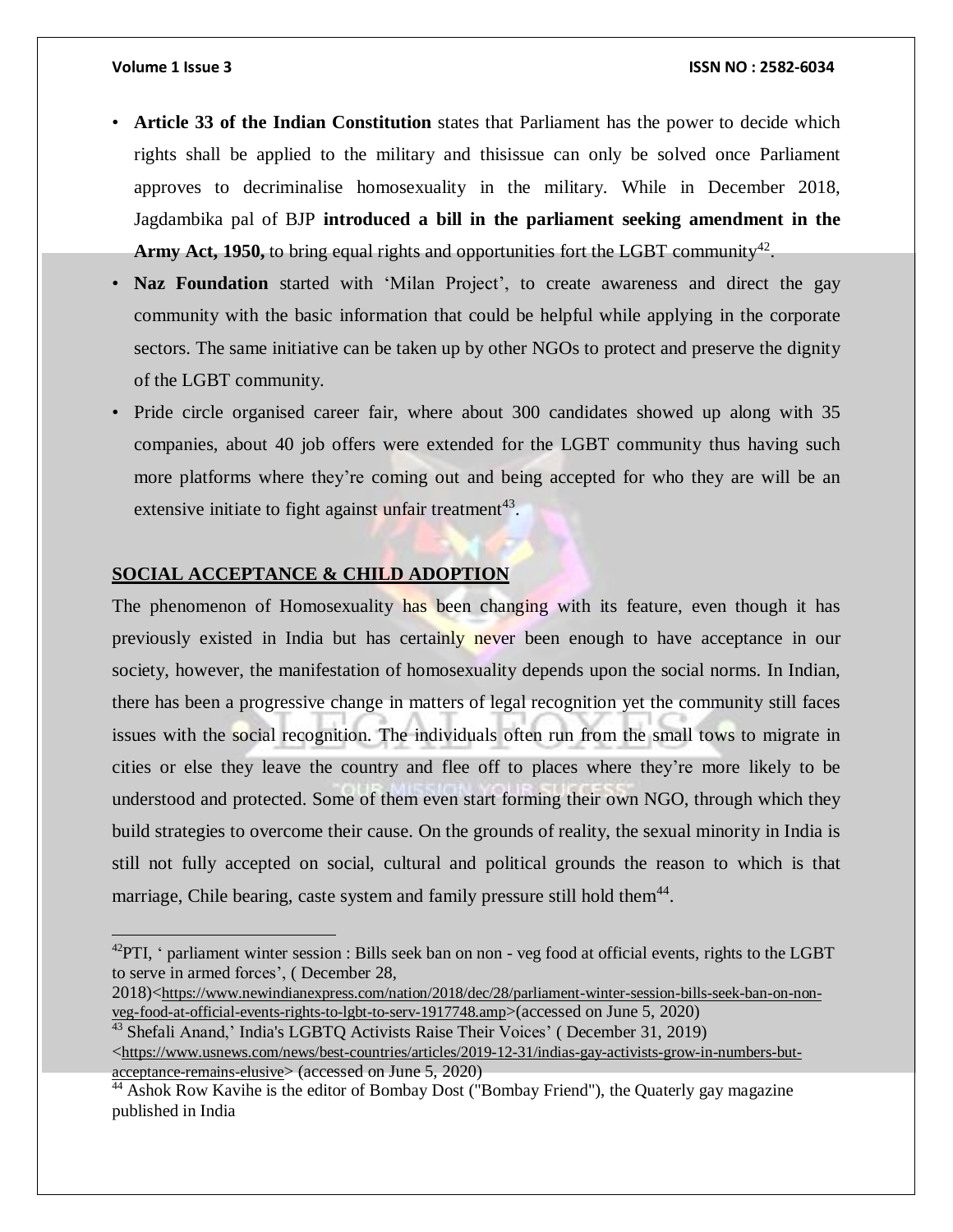In the past, the LGBT community has been treated with the strict laws and consequences which yet place a major role in their present condition, they're still living with the fear of falling in the hand of abuse at home or at the workplace. Many times, they're abused and harassed at school and college level which leaves a psychological impact on them while they further isolate themselves. There have been times when the individuals are subject to oral sex, bullied, blackmailed by the know people, and threatened to reveal their identity if denied anything. India has diversified cultures and religion while none of it tends to support Homosexuality. NGOs like Naz Foundation has approached these issues and fought for creating awareness and acceptance for the community in the legal and social aspect. The condition in India has not improved as the social stigma we're surrounded with is way stronger and stricter, there is the time when people gather all of their courage and come out in public, yet they're disowned by their families and social surroundings, this is especially evident in rural areas.

The injustice is further continued when same-sex couples are yet not allowed to go for child adoption or surrogacy. Giving them the right to engage in a same-sex relationship is not enough and denial of bearing a child is a violation of their rights. The **American Psychiatric Association** has supported the same-sex couples to adopt children as there is no such evidence of parenting being harmful to a child rather the denial of such a basic right affects the gay and lesbian couples in many ways<sup>45</sup>. Also, there is no difference in a child being raised by straight couples or same-sex couples thus sexual orientation shall not be a basis to allow child adoption in India. Considering the situation, being adopted is in any way better than being at an orphanage. In recent years, many counties like Australia, Belgium, Costa Rica, Switzerland, Taiwan and many more have allowed child adoption by same-sex marriage. The **Juvenile Justice (Care and Protection of Children) Act, 2000,** does not prevent single individuals but the LGBT individuals are prevented from adopting a child, **Central Adoption Resource Authority (CARA)** also prevents foreigners in same-sex relationships from adopting a child. Many people have argued that at the time when the world is taking a step further in relation to

<sup>45&</sup>lt;sup>c</sup> Adoption and Co-parenting of Children by Same-sex Couples'

 $\langle$ [https://web.archive.org/web/20090823142855/http://archive.psych.org/edu/other\\_res/lib\\_archives/archives/200214](https://web.archive.org/web/20090823142855/http:/archive.psych.org/edu/other_res/lib_archives/archives/200214.pdf) [.pdf](https://web.archive.org/web/20090823142855/http:/archive.psych.org/edu/other_res/lib_archives/archives/200214.pdf)> ( accessed on June 6, 2020)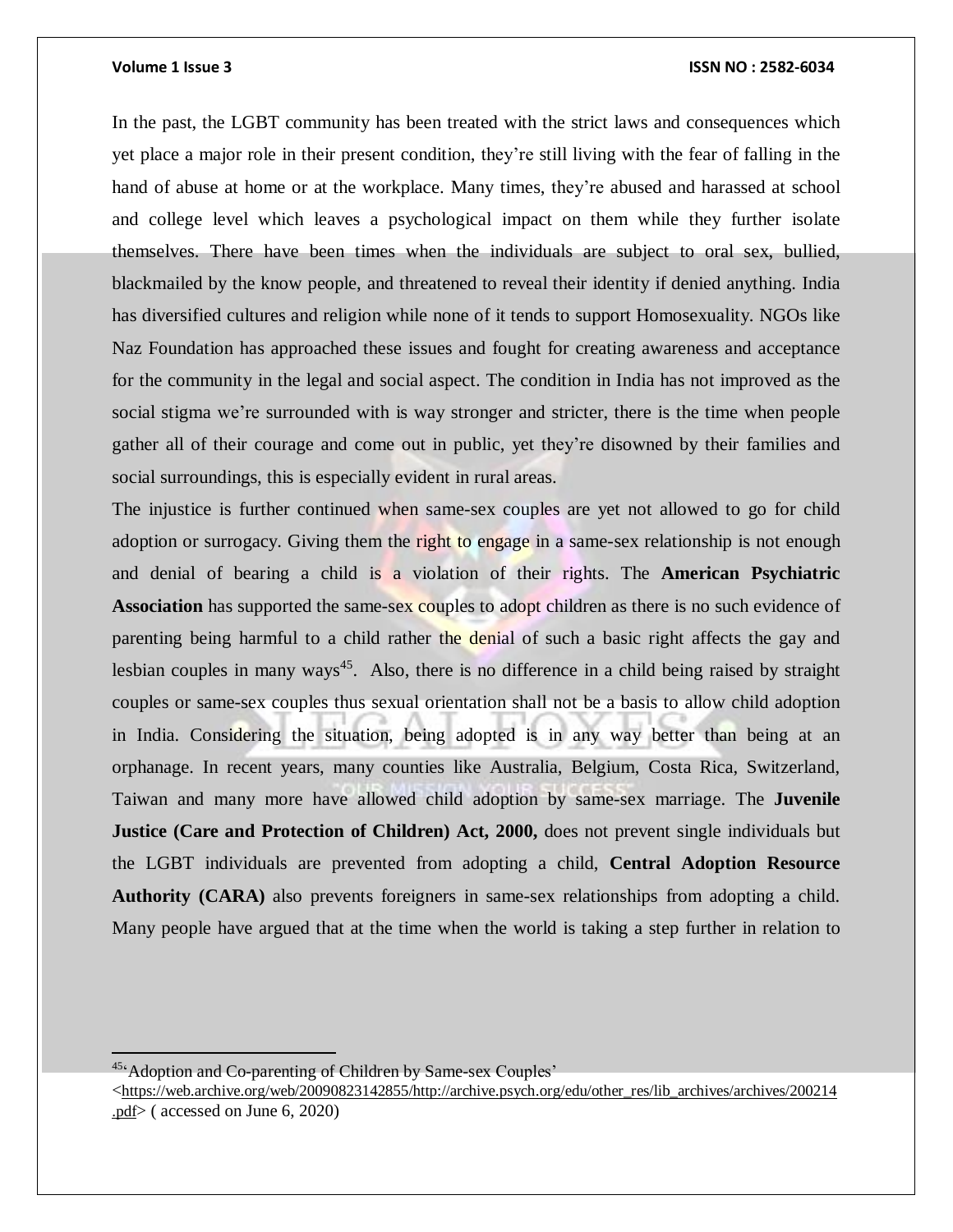LGBT, Indian has taken a step back<sup>46</sup>. Which is further creating a bias of the state against samesex couples. Adopting a child is the most basic right that every individual must be enjoyed without facing any discrimination on the basis of sexual orientation**.** The **Surrogacy (Regulation) Bill, 2016,** states that no single parents, homosexuals and live-in couples are not allowed to go for commercial surrogacy. Which again discriminates the gay men on the basis of their sexual orientation<sup>47</sup>. Even after legal recognition, the states hold a discriminatory policy against LGBTQ community, where it is often expressed by people that gay culture is still not acceptable in India thus they will not allow the adoption of children by 'inferior families'<sup>48</sup>.

## **SOLUTION**

 $\overline{a}$ 

- The matter of social acceptance is very crucial and sensitive at this stage thus there shall be the implementation of laws in order to support the LGBT community and protect them for any kind of discrimination.
- There shall be counselling sessions for families to understand the meaning of homosexuality and accept the individuals, it will be a long process but would make a huge difference in our society.
- More and more platforms must be created for the community to come out openly and express their grievances and create awareness about their present situation.
- To work with the state in order to foster the implementation of a measure that protects the LGBT community from social stigma.
- Involved the international and national human rights council and send them reports OUR MISSION YOUR SUCCESS' biannually<sup>49</sup>.
- To address multiple abuse and violence faced by individuals based on their sexual orientation.

<sup>&</sup>lt;sup>46</sup>Dhamini Ratnam, ' Adoption by same - sex couples may be barred' (August 8,

<sup>2014)&</sup>lt;[https://www.livemint.com/Politics/J3opALtv29XMrLV6keC2lO/Adoption-by-samesex-couples-may-be](https://www.livemint.com/Politics/J3opALtv29XMrLV6keC2lO/Adoption-by-samesex-couples-may-be-barred.html)[barred.html](https://www.livemint.com/Politics/J3opALtv29XMrLV6keC2lO/Adoption-by-samesex-couples-may-be-barred.html)>(accessed on June 6, 2020)

 $47$ Vaibhav Tiwari,' Surrogacy regulation bill passed in Lok Sabha' (December 19,

<sup>2018)&</sup>lt;<https://www.ndtv.com/india-news/surrogacy-regulation-bill-passed-in-lok-sabha-10-points-1965215>>( accessed on June 6, 2020)

<sup>48</sup>Prashasti Awasthi, ' India's Adoption Policy Discriminative Against LQBTQIA' , (November 10, 2019) <<https://thelogicalindian.com/exclusive/adoption-policy-discriminative-against-lqbtqia/>> (accessed on June 6, 2020)

 $49$ UNHR, 'Independent Expert on sexual orientation and gender identity'

 $\langle$ <https://www.ohchr.org/en/issues/sexualorientationgender/pages/index.aspx>> ( accessed on June 6, 2020)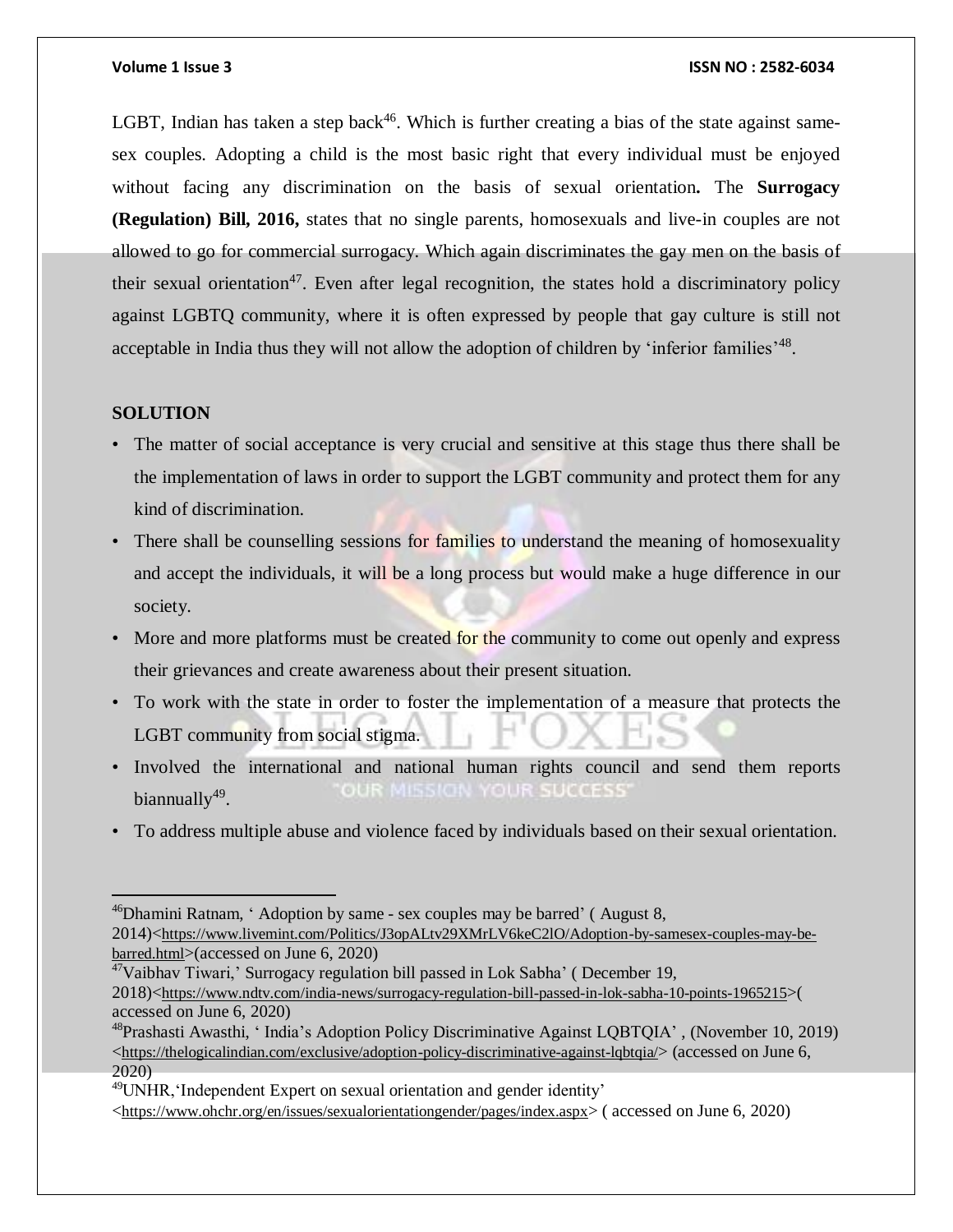• Right to adopt or opt for surrogacy is a matter which is completely in the hands of the government, there have been many pleas filled in the local courts as well.

## **IMPACT ON COVID-19 ON LGBTQ**

Coronavirus detected in Wuhan, China in last December 2019 is reportedly pneumonia of unknown cause, on January 22, 2020, WHO issues a statement stating human to human transmission the reason behind the spread of virus so fast, the outbreak was declared as a Public Health Emergency of International (PHEIC). The LGBT community is more vulnerable to COVID-19 because of the following reasons:-

- They may not report anyone about their condition and may not be able to access the health care services in the fear of being discriminated and being abused by the hospital staff or doctors.
- They are mostly De-prioritised in terms of getting medical treatment including HIV Aids, hormonal testing etc. which will affect their immune system and make them more prone to the virus. Also, there have been cases of government where the restriction on the movement has been put over people, where they're against discriminating on the basis of sexual orientation and gender identity<sup>50</sup>.
- With the restrictions to stay at home due to lockdown and cohabiting with unsupportive family members or friends will have a psychological impact on the people, leaving them with anxiety and depression.
- Due to higher number of unemployment rates, the LGBT community is likely to be poorer than the rest of the population, they're also not entitled to paid leaves or any other benefits at their workspace due to the bias on the basis of their sexual orientation<sup>51</sup>.
- Human Rights Committee has revealed how COVID-19 is having an adverse effect on the life and livelihood of LGBT, most of them already face discrimination at the workplace, thus during the times of crises where the world economy is facing major issues leads us to the conclusion that it will now become harder for the community to get

 ${}^{50}$ AFP, ' Peru restricts movement by gender during Covid-19 lockdown' (April 3,

<sup>2020)&</sup>lt;[https://www.nst.com.my/world/world/2020/04/580816/peru-restricts-movement-gender-during-covid-19](https://www.nst.com.my/world/world/2020/04/580816/peru-restricts-movement-gender-during-covid-19-lockdown) [lockdown](https://www.nst.com.my/world/world/2020/04/580816/peru-restricts-movement-gender-during-covid-19-lockdown)>(accessed on June 6, 2020)

<sup>51</sup>UNHR,' COVID-19 AND THE HUMAN RIGHTS OF LGBTI

PEOPLE'<<https://www.ohchr.org/Documents/Issues/LGBT/LGBTIpeople.pdf>>(accessed on June 6, 2020)